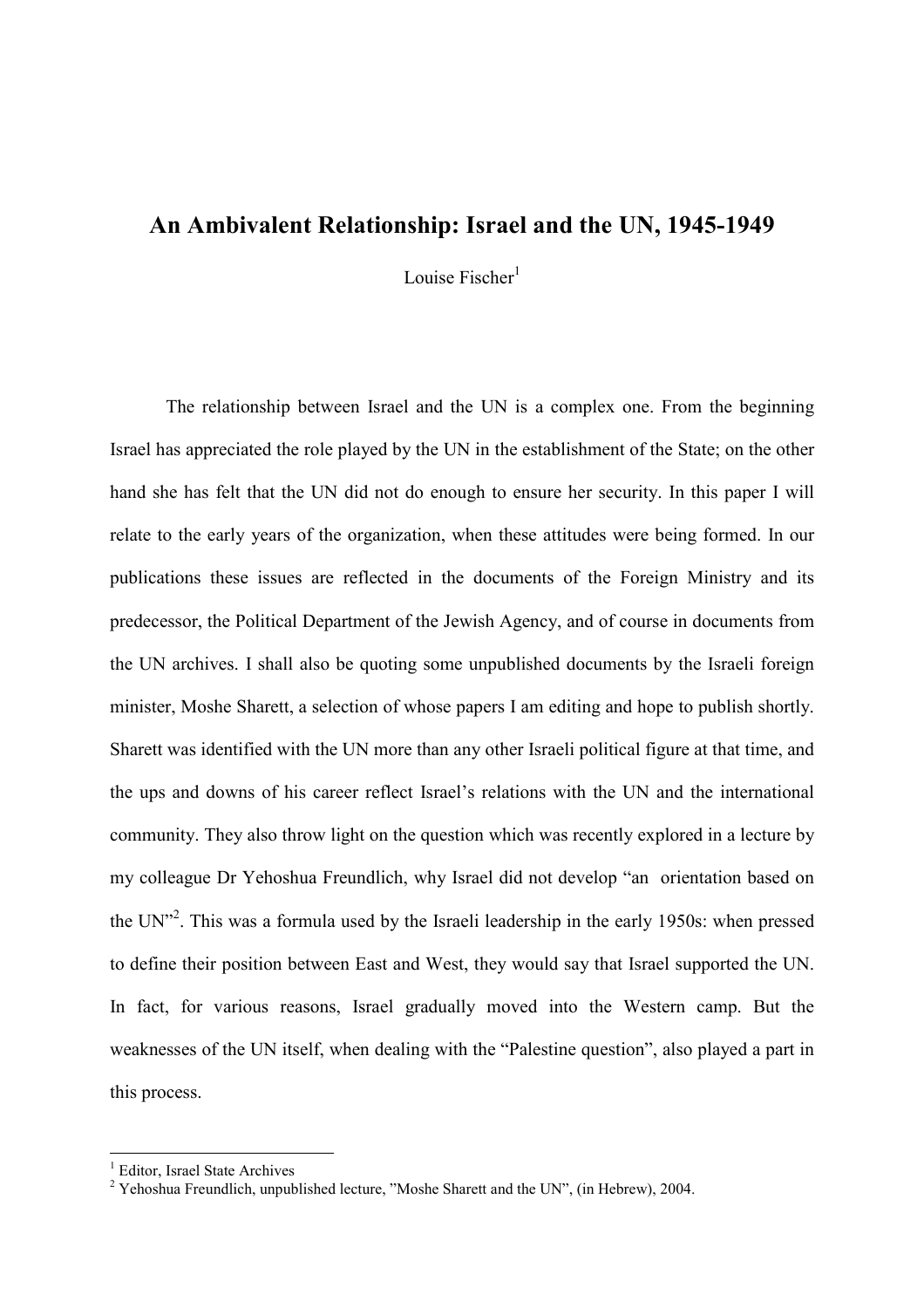In February 1947 the UN was called upon to determine the future of Palestine. This territory, with its some 650,000 Jewish inhabitants and 1,200,000 Arabs, was still held under British Mandate. The Jews were determined to create a state of their own for themselves and the persecuted Jews of the world. The Arabs were equally determined to prevent them, and the question was what the UN could do to prevent a violent conflict with possible Great Power involvement.

When the UN was founded in 1945, Israel, which was not yet a state, was not unvited to the San Francisco conference. The Jewish Agency found it difficult to gain a hearing, despite the fact that Jewish units had fought on the side of the Allies in the Second World War. Five Arab states were among the participants. An unofficial representative of the Agency, Eliahu Epstein (Elath), wrote of the advantage enjoyed by the Arabs, while the Jews were still in the position of beggars, seen "either as nuisances or conspirators".<sup>3</sup>

Hanging around in the corridors of international institutions was not a new experience for the spokesmen of the Jewish Agency, an elected body representing the Zionist movement. The right of the Jews to immigrate to Palestine and to establish a Jewish National Home had been recognized by the League of Nations and included in the terms of the Mandate. However, the Jews themselves were not represented at the League. In September 1937 Moshe Shertok, who later adopted the Hebrew name of Sharett, was attending a session in Geneva. He was forced to find seating in the press gallery. He wrote bitterly to a colleague of the need for direct representation: "Apart from the dire political necessity, it was morally humiliating for the representative of 17 million Jews to sit there dumb and outside the Pale".<sup>4</sup> This inferior position was a forceful reminder of the need of the Jews for a state, and of the paradox that until they had one, few would listen to them.

<sup>&</sup>lt;sup>3</sup> Political Documents of the Jewish Agency (PDJA), Vol I, May 1945-December 1946, Jerusalem 1996, report by Eliahu Epstein,  $30^{th}$  May 1945, pp. 14-17.

<sup>&</sup>lt;sup>4</sup> Central Zionist Archives (CZA), S25/1513, Moshe Shertok (Sharett) to Bernard (Dov) Joseph, 23<sup>rd</sup> September 1937.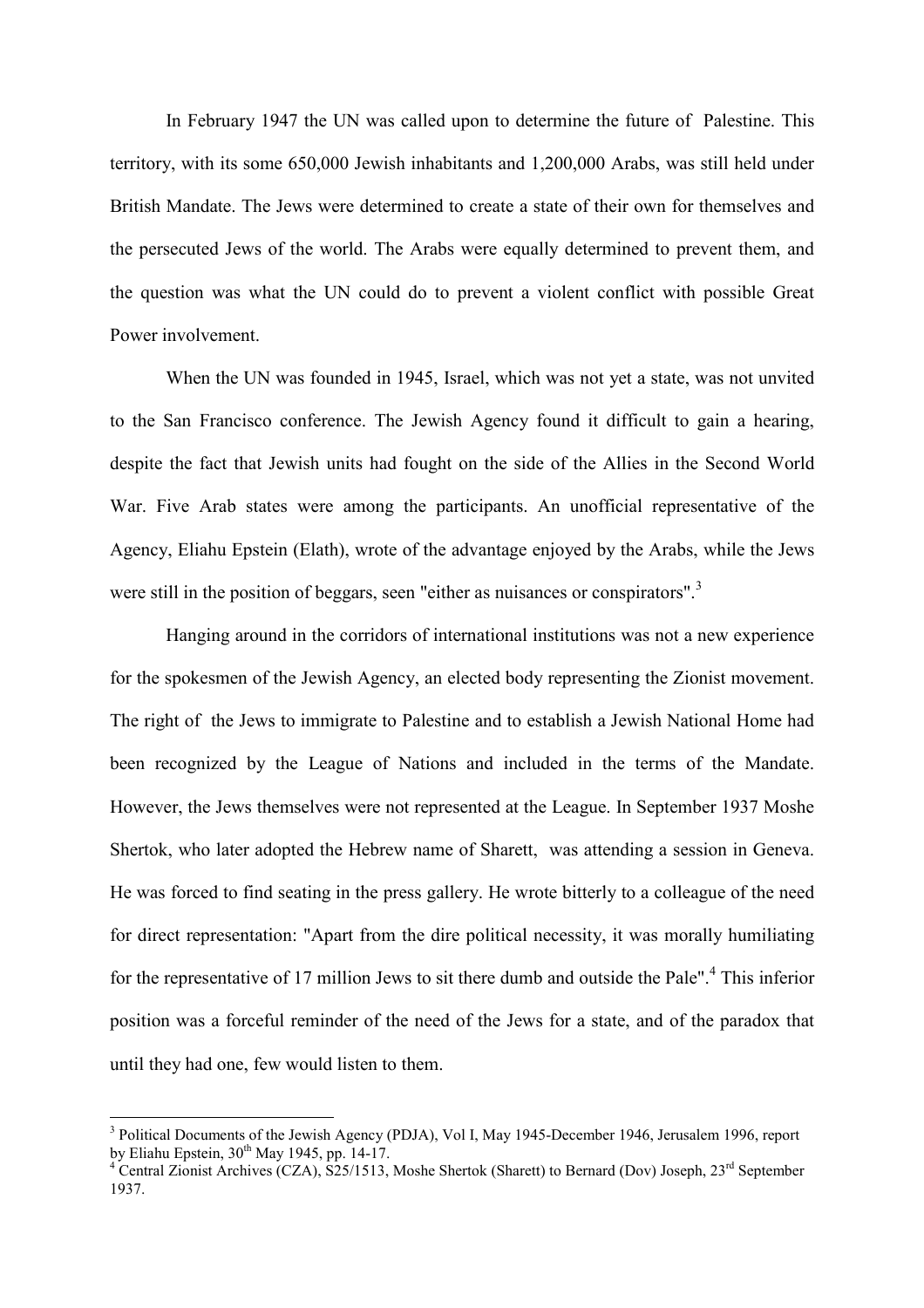At San Francisco the Arab states proposed to grant independence to all territories under trusteeship. In view of the Arab majority in Palestine, this proposal would have ensured the setting up of an Arab state. Although no specific territories were discussed at the conference, an article in the UN Charter was accepted protecting existing rights under the Mandate. However this meant little as long as the British continued with the restrictive policy they had adopted in 1939, which largely prevented the immigration of Jewish Holocaust survivors to Palestine.

During 1946 the Zionist movement was engaged in a bitter struggle with the British government, demanding control of immigration and establishment of a Jewish state in Palestine. From time to time UN trusteeship was proposed as an alternative. In fact as a Mandatory power Britain was obliged to have the Mandate renewed by the UN, and the Soviets had given notice of their intention to bring up the subject. Debate was postponed at Britain's request but it was clear that British rule could continue only if the UN decided on a trusteeship regime or if a move was made towards another solution. The unofficial Zionist representative Nahum Goldmann regarded trusteeship as unrealistic. The trend of the UN was towards independence. If even Palestine's less developed neighbour, Transjordan, had received independence, it would be difficult to justify trusteeship for Palestine. Furthermore, the USSR was likely to object to a British or American role.<sup>5</sup>

By February 1947 Britain had despaired of finding a solution in Palestine and the British Foreign Secretary Bevin announced that his government had decided to transfer the problem to the UN. The secretary-general, Trygve Lie, proposed sending a commission of enquiry to Palestine. A Special Session of the General Assembly was called to appoint the commission. Bevin may have hoped that the UN would fail to find a solution and return the Mandate to Britain, free of her obligations to the Jews. Sharett noted that by transferring the debate to the

<sup>&</sup>lt;sup>5</sup><br><sup>5</sup>PDJA I, Nahum Goldmann to Moshe Shertok, 20<sup>th</sup> February 1946, pp.279-283.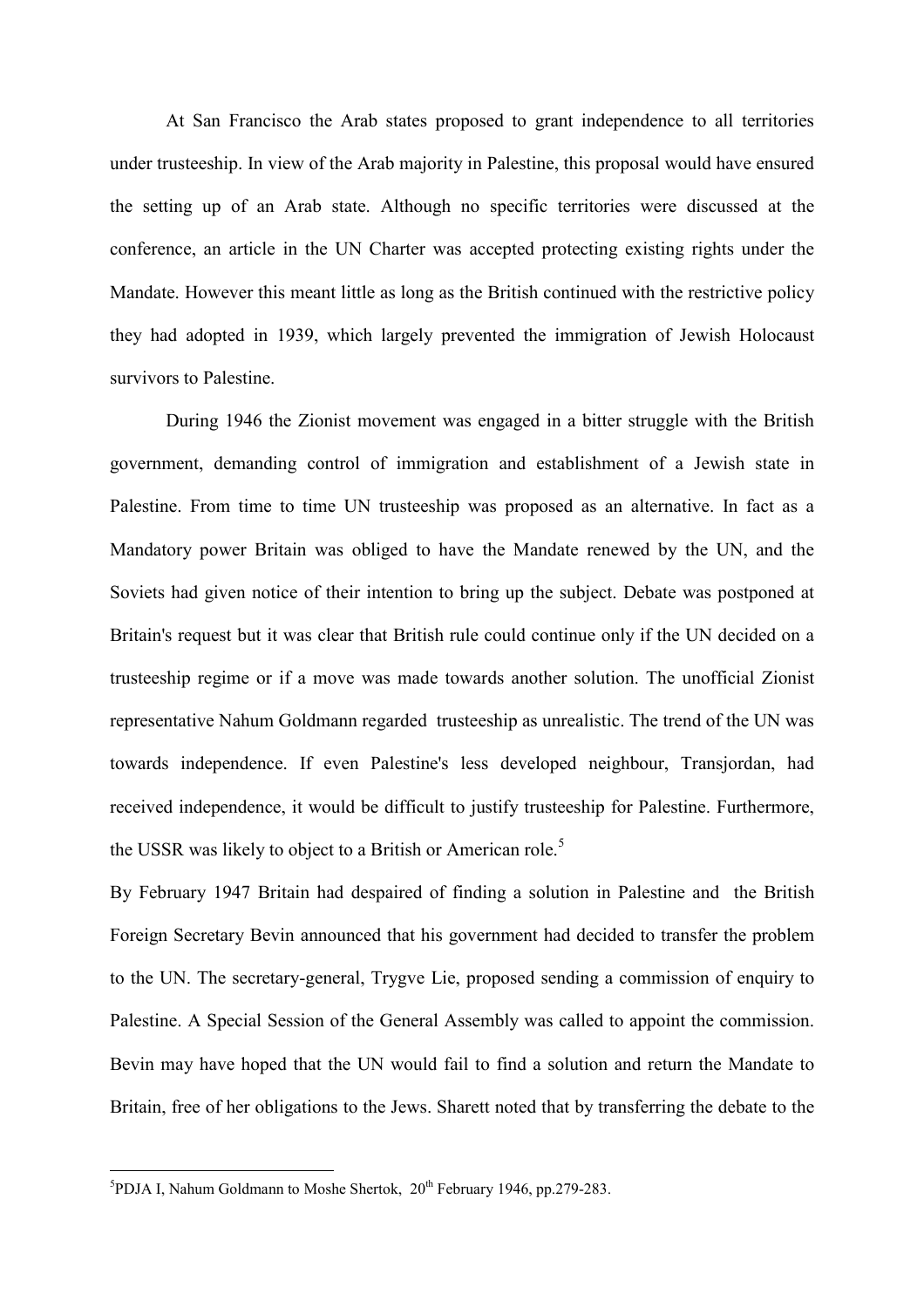UN, Britain had forced the US, which had criticized her policy, to take a stand<sup>6</sup>. The US would either have to share in responsibility for the solution or return the problem to Britain. But even if Britain still aspired to continue her rule in Palestine she lacked the necessary determination and resources to do so.

In those early days of the UN great hopes were placed in the organization for the creation of a new world order. As a result of the Holocaust many nations felt a particular responsibility to help the Jews achieve a state of their own. However the situation was complicated by rising Great Power rivalry. The USSR had an interest in dislodging Britain from her colonial holdings in the Middle East. The US, on the other hand, was concerned about the oil supply to Europe. Despite President Truman's support for Jewish immigration to Palestine and the influence of the pro-Zionist lobby, the State Department was anxious to keep Arab friendship. Thus the US opposed Lie's proposal for a Palestine commission including the Great Powers in order to keep the Soviets out.

The majority of the UN at that time consisted of smaller states which were not committed to one of the blocs. At the Special Session which met at the end of April 1947 it was decided to send a Special Committee on Palestine (UNSCOP) to examine the problem, made up of representatives of these states. The Arab states tried unsuccessfully to have Palestine discussed at the session itself. Anticipating this, the Jewish Agency demanded the right to attend the Session and take part in discussions. After pressure from public opinion, the Jewish Agency was allowed to appear before the Political Committee of the UN, together with the Palestinian Arab representatives.

11 countries were chosen to join the UNSCOP committee from Europe, Latin America, the British Commonwealth and Asia. Iran and India were seen as representatives of

<sup>&</sup>lt;sup>6</sup>Moshe Shertok, Report on the Special Session of the General Assembly, Mapai (Israel Labour Party) Secretariat, 11<sup>th</sup> June 1946, Mapai Archive, 24/47.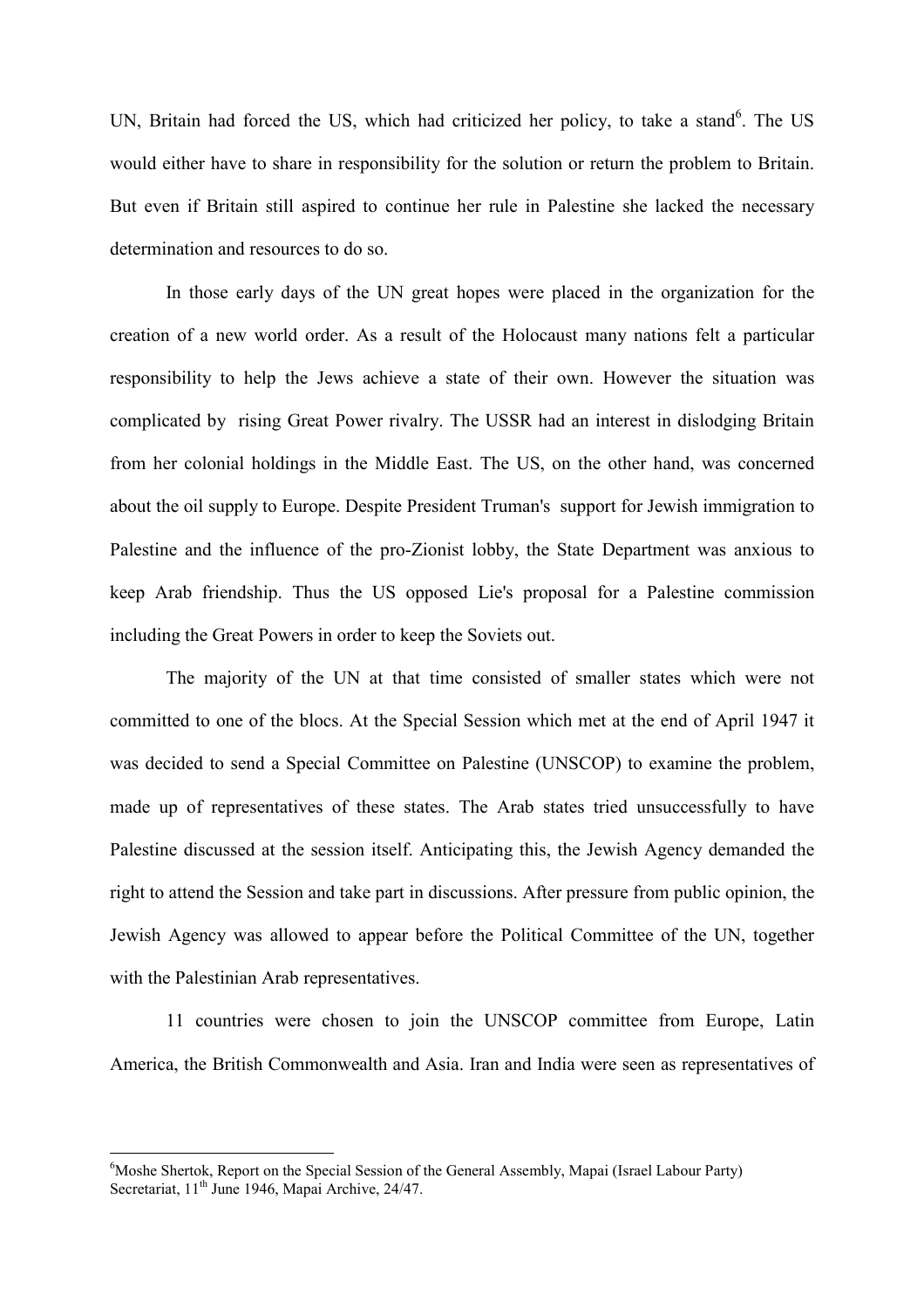the Arabs' interests<sup>7</sup>. The Arab demand that the primary aim of the committee be the independence of Palestine was rejected. The committee was directed to visit Palestine and any other country the members might choose, allowing them to go to the DP camps in Europe.

Sharett's strategy during the Session, particularly in approaching new nations like India, was to emphasize that Zionism was the national liberation movement of the Jews. He rejected Arab attempts to portray it as a tool of Western colonialism and argued that a Jewish state surrounded by Arabs would be forced to seek good relations with them and to preserve the rights of its Arab minority $\delta$ .

At the close of the session the Soviet representative, Andrei Gromyko, made a speech reversing traditional Soviet opposition to Zionism and expressing sympathy for the Jewish people's aspiration to a state. He added that Palestine should be independent and that the USSR preferred a single-state solution. If Arabs and Jews could not reach agreement it would however support partition<sup>9</sup>. This policy did not reflect a definite decision to support partition, which was reached only in September 1947, but rather Soviet attempts to increase her involvement in the Middle East $^{10}$ .

The change in the Soviet stand and the fact that the UN had recognized the Jewish Agency's right to appear were encouraging signs for the Agency. Abba Eban, later Israel's representative at the UN, concluded that, despite earlier pessimistic views, "UNO has an independent personality which cannot easily be suppressed at the dictates of a single great power."<sup>11</sup> The Zionists, who had earlier viewed the UN as a judicial tribunal, realized that it was more of a political body tending towards compromise and practical solutions. They

 $7$ PDJA Vol. II, January – November 1947, introduction, pp. xvi-xxii.

<sup>&</sup>lt;sup>8</sup> CZA, report by Moshe Shertok of a conversation with the Indian ambassador, Asaf Ali; Moshe Shertok in the Political Committee of the General Assembly, 12<sup>th</sup> May 1947, At the Gate of the Nations, (in Hebrew), Am Oved, Tel Aviv, 1958, pp. 63-72.

<sup>9</sup> PDJA, Vol . II, Editorial note, p.368.

<sup>&</sup>lt;sup>10</sup> Yehoshua Freundlich, "Moshe Sharett and the UN".

<sup>&</sup>lt;sup>11</sup> PDJA, report by Aubrey (Abba) Eban,  $14<sup>th</sup>$  May 1947, p.362.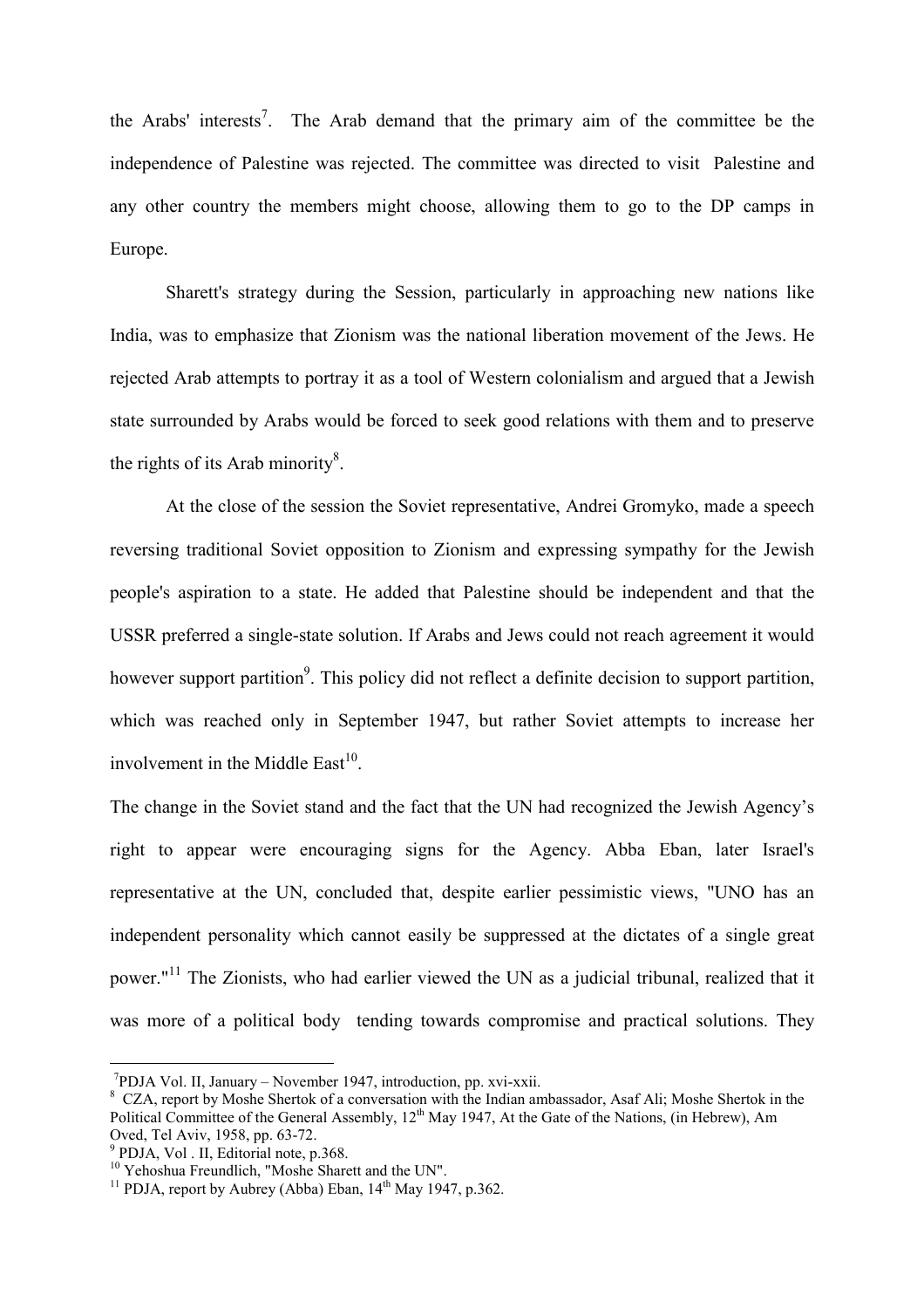decided to co-operate with UNSCOP and to make every effort to obtain a favourable report. The Palestine Arabs, on the other hand, boycotted the committee. The British officials remained aloof and gave technical assistance only. Despite Zionist attempts to persuade the US to exert its influence in their favour, the Americans preferred to remain neutral, in order to prevent Russian involvement. As a result a vacuum was formed which allowed the smaller states to play an active role<sup>12</sup>. The members of the committee, mostly ex-civil servants or judges, knew little of the dispute. But they were courageous and independent-minded and were determined to "grasp the nettle" and to find a clear-cut solution.<sup>13</sup>

UNSCOP visited Palestine from mid-June to mid- July 1947 and heard Zionist and Government witnesses. In Lebanon they met representatives of the Arab states who demanded an Arab state in all of Palestine, offering the Jews religious and cultural autonomy. The more moderate King Abdullah of Transjordan did not mention his plans to annexe the Arab areas of Palestine. At the end of July UNSCOP met survivors and their representatives in the DP camps. The committee was deeply impressed by their determination to reach Palestine and by the struggle of the Yishuv, the Jewish community in Palestine, against British rule. While terrorist acts by dissident Jewish organizations led to harsh British retaliation, the official Jewish organizations concentrated on illegal settlement and immigration, culminating in the arrival of the immigrant ship "Exodus". The Chairman of the Committee and some of its members were present in Haifa to see Jewish immigrants forcibly transferred by British soldiers to ships for deportation back to Europe. UNSCOP concluded that British rule in Palestine had broken down and that the Mandate must go. Publicly the Zionists also demanded all of Palestine, but they made it clear that they would accept a Jewish state in an adequate area of the country if it was offered.

<sup>&</sup>lt;sup>12</sup> Yehoshua Freundlich, From Destruction to Resurrection, Zionist Policy from the End of the Second World War to the Establishment of the State of Israel (in Hebrew), Tel Aviv, 1994, pp.96-97.

<sup>&</sup>lt;sup>13</sup> Freundlich, Destruction, pp.100-101.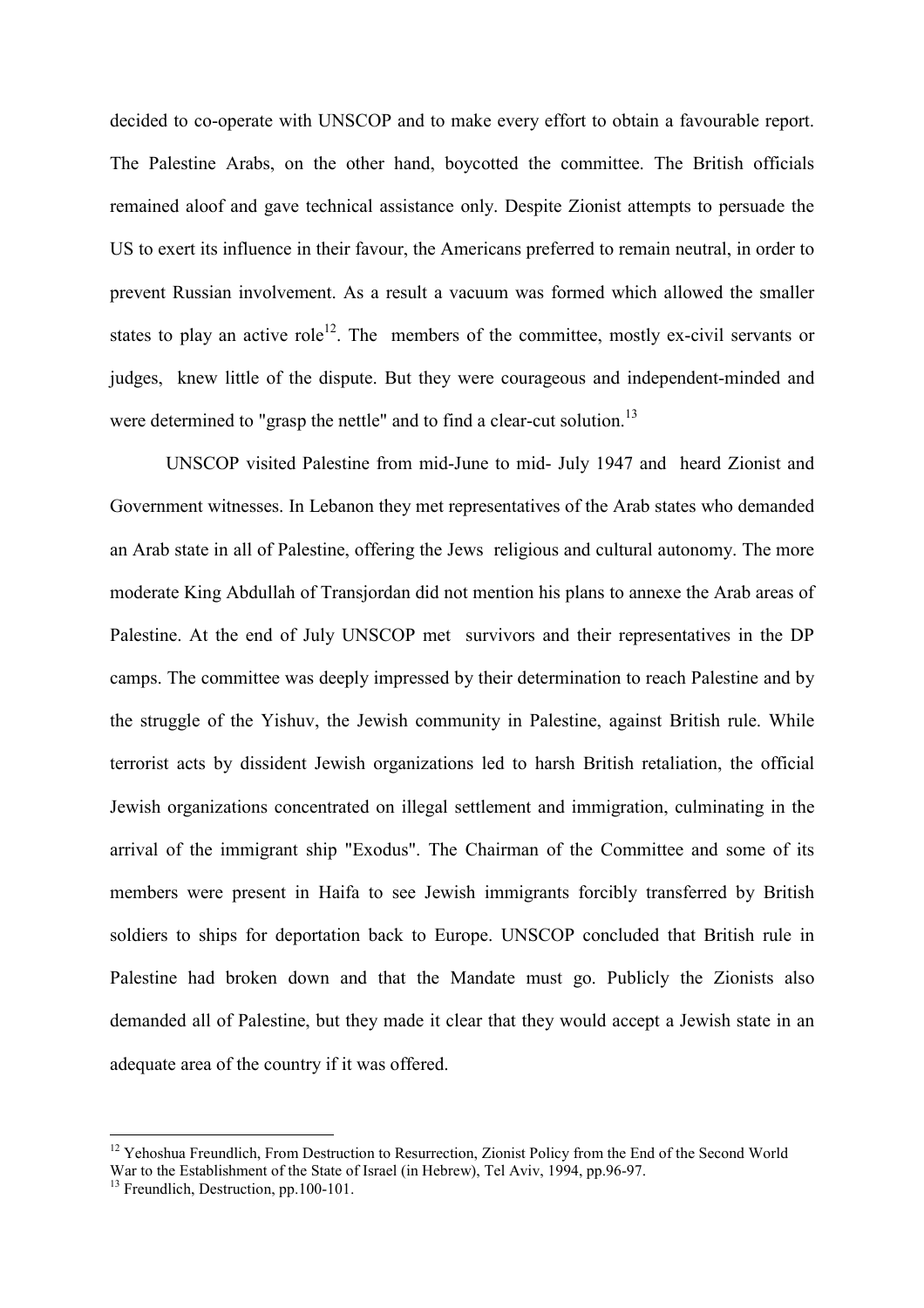During the drafting of the committee report in Geneva, two sections emerged. The majority, comprising seven members, eventually recommended partition into two states, together with an economic union; the minority (India, Iran and Yugoslavia) recommended a federal state with sovereignty in practice in the hands of the Arabs; the Australian representative abstained. The Jewish state would include 62% of the country, including the southern desert area, the Negev, Eastern Galilee and the coastal plain. The Arab state would include most of the hill district, Western Galilee and Gaza. Jerusalem, despite its Jewish majority, was to come under UN trusteeship. The assistant secretary of the committee, Ralph Bunche of the USA, who had helped to draft the trusteeship provisions of the UN Charter, played a central role. His close contacts with the Zionists helped to ensure that the final partition plan would be acceptable to them; however it is said that in fact he drafted both reports!<sup>14</sup>

The Zionists welcomed the majority report, and David Ben-Gurion, chairman of the Jewish Agency, noted with satisfaction that it recognized the Jews' rights and called it the "beginning of redemption."<sup>15</sup>

At the September General Assembly, East-West tension was increasing. Trygve Lie transferred consideration of the report to an Ad Hoc committee headed by the Australian Foreign Minister, Herbert Evatt. The head of the British delegation announced that his government would carry out the recommendations of UNSCOP only if both parties accepted them, and would not impose a solution. The committee also discussed the borders of the Jewish state, particularly the Negev which the British wanted awarded to the Arabs for strategic reasons. Thanks to Soviet opposition this was prevented. The Zionists, headed by Sharett, mounted an extensive political campaign. Sharett assured supporters, worried by

<sup>&</sup>lt;sup>14</sup>W.R. Louis, The British Empire in the Middle East 1945-1951. Quoted in Shabtai Rosenne, Bunche at Rhodes: Diplomatic Negotiator, in Extracts from an International Law Miscellany, Martinus Nijhoff Publishers, Dordrecht 1993, p.714.

<sup>&</sup>lt;sup>15</sup> PDJA II, David Ben-Gurion to Paula Ben-Gurion,  $2<sup>nd</sup>$  September 1947, p.619.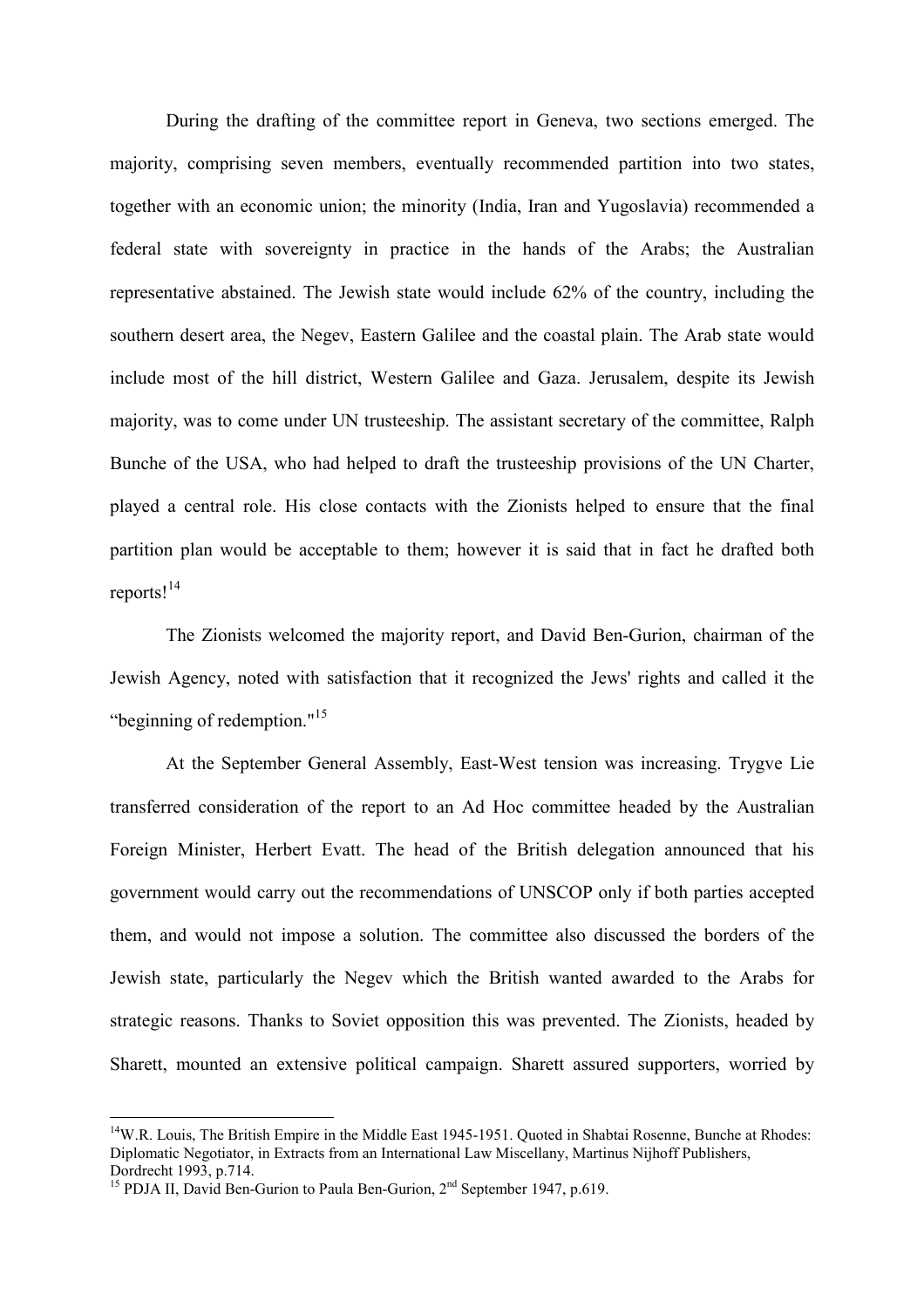Arab threats to resist partition, that the Jewish defence forces were able to ensure the security of the Yishuv. The Canadian representative, Lester Pearson, helped to draw up a compromise plan for the implementation of partition and evacuation of the British forces<sup>16</sup>.

In his speech before the Ad Hoc committee Sharett rebutted the argument of the Arab states and their supporters that the UN Charter gave the Arab population self-determination and was an insuperable barrier to the establishment of a Jewish state in Palestine. He emphasized that the Jews were willing to adjust their right of self-determination to that of others, but not to give it up. "We regard it as inconceivable that the justice and equality which the Charter enshrines should be destined for all mankind save the Jewish people."<sup>17</sup>

After the partition resolution had been passed in the Ad Hoc committee, the General Assembly voted on 29<sup>th</sup> November 1947 with a two-thirds majority for the establishment of the Jewish state. The USSR, the US and France voted for the resolution: Britain abstained.<sup>18</sup>

The Palestine issue was regarded as a test case for the ability of the UN to solve complicated international problems. Many feared that its fate would be that of the League of Nations: paralysis and failure. Sharett noted that this factor brought some states which had been hesitant, such as France, to support the partition plan. During the debates it became clear that the alternative to partition was no solution at all, and they did not want to be accused of responsibility for this situation<sup>19</sup>.

At the General Assembly Shertok and Epstein, who were Russian born, worked closely with the Soviet delegation. After much vacillation, at the end of October 1947 the USA had abandoned its neutral stance and exerted its influence in favour of partition. This extraordinary co-operation between the two Powers meant that the UN was successful in outlining a solution to the dispute, at least from the Jewish point of view. The partition

<sup>&</sup>lt;sup>16</sup> PDJA II, introduction; Freundlich, From Destruction, pp. 130-166.

<sup>&</sup>lt;sup>17</sup> CZA, S25/7993, Statement of Moshe Shertok before the Ad Hoc Committee on the Palestine Question.

<sup>&</sup>lt;sup>18</sup> PDJA II, introduction.

 $19$  CZA, Z5/2375, Meeting with Non-Zionist Organizations,  $26<sup>th</sup>$  October 1947.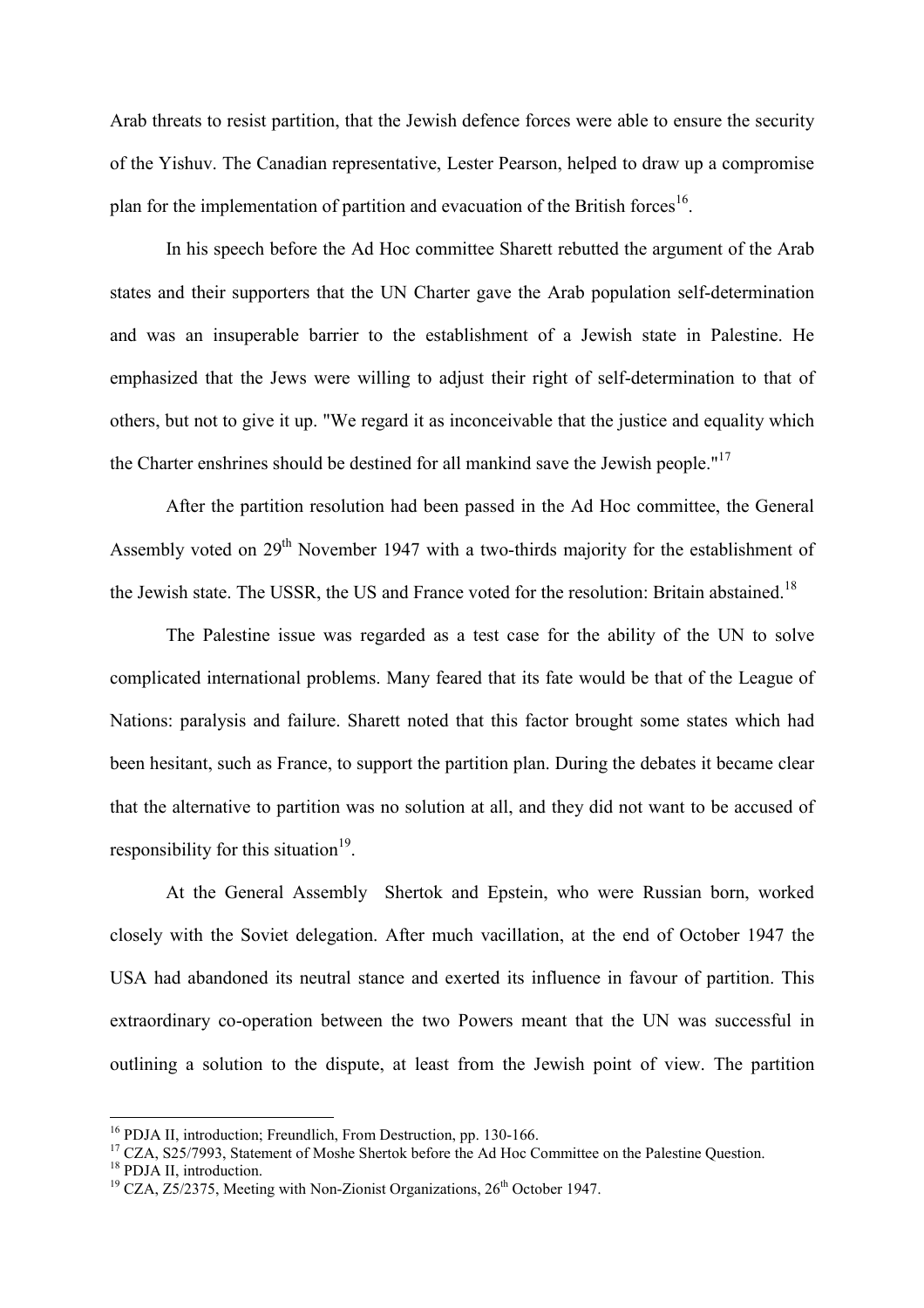resolution was regarded by Sharett as a major contribution to the legitimacy and security of Israel. However the UN did not become a central factor in the political thought and practice of Israel. Sharett's view was not shared by David Ben-Gurion, who became the first Prime Minister of Israel. Ben-Gurion, who also served as Minister of Defence and led the country during the 1948 war, was more impressed by the failure of the UN to ensure the implementation of the partition resolution than by its achievements. His negative attitude towards the UN continues to influence the Israeli public and its policy makers to this day.

The Arab states refused to accept the partition resolution and prepared to prevent by force the establishment of the Jewish state. Violent clashes with the Palestine Arabs had already begun. Britain, while officially remaining neutral, turned a blind eye to the infiltration of Arab volunteer fighters and arms. She refused to co-operate in the transfer of powers to the Jewish and Arab authorities, but announced that she would withdraw her forces on  $15<sup>th</sup>$  May 1948.

The main factor preventing the UN from playing any significant role at this point was its failure to send an international force to enforce the resolution. The possibility of setting up a force had come up during the Assembly and in February 1948 Trygve Lie began to take soundings. However the Americans were determined not to take part, motivated by the fear that the Soviets would then demand a role. The vacuum created by the inaction of the Great Powers may have helped UNSCOP, but it also prevented the creation of an effective force. Another committee of small powers, the UN Palestine Commission, was set up to supervise the execution of the partition resolution. This committee remained in New York due to British obstruction. In March an advance party reached Jerusalem, already under siege, but was virtually ignored by the British $^{20}$ .

<sup>&</sup>lt;sup>20</sup> Shabtai Rosenne, The United Nations and Israel's War of Independence, in Extracts from An International Law Miscellany, Martinus Nijhoff Publishers, Dordrecht, 1993, pp. 642-653.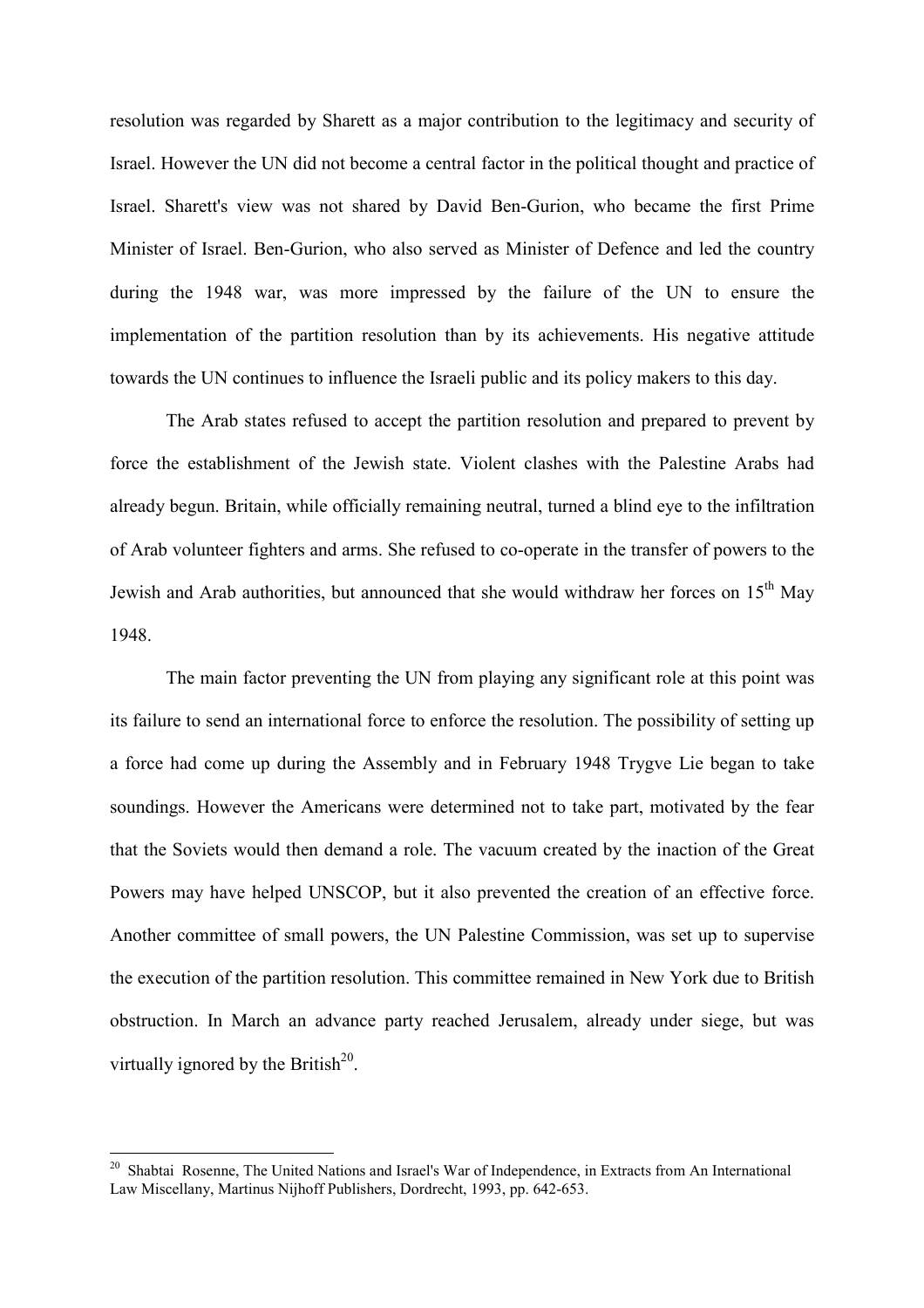On 5th March the Security Council decided to hold consultations of its members on the violence in Palestine. These made it obvious that support for partition was waning, particularly in the US, due to Arab pressures and fears that the Jews could not withstand their attack. The State Department put forward trusteeship as an alternative, but Britain refused to act as trustee or to postpone its withdrawal. The main support for partition came from supporters of the UN idea, especially Dean Acheson, the US Assistant Secretary of State, and Trygve Lie. They were dismayed by the danger to the prestige and effectiveness of the UN if members were able to frustrate its decisions by the use of force.  $21$ 

A serious problem for the Jewish forces was the lack of heavy arms or planes. The USA had imposed a boycott on sales to both sides. Sharett was unsuccessful in persuading the UN to allow the Jews to buy arms<sup>22</sup>. On  $15<sup>th</sup>$  May 1948, following the Declaration of Independence by the Provisional Government of Israel, forces from Egypt, Syria, Trans-Jordan and Iraq invaded Palestine and penetrated deep into the Jewish state. Only the supply of arms by Czechoslovakia enabled the Jewish state to withstand the invasion. That same morning President Truman gave de facto recognition to the new state. Full recognition by the USSR quickly followed. A resolution was passed to appoint a UN Mediator to try to bring about a peaceful settlement.

Even if the UN had not succeeded in preventing war, it did play a part in management of the crisis and setting up machinery for a ceasefire. On  $15<sup>th</sup>$  May the Israeli representative asked the Security Council to declare that conditions in Palestine constituted a threat to peace and to call on the Arab states to end their aggression. A resolution calling for a truce was passed by the Security Council, which came into effect on  $11<sup>th</sup>$  June 1948. The Swedish diplomat Count Folke Bernadotte was appointed as a Mediator and an organization of Truce

<sup>&</sup>lt;sup>21</sup> Rosenne, The UN, pp.649-651; Political and Diplomatic Documents (PDD), December 1947-May 1948, ISA, Jerusalem, 1979, introduction, xv-xxiii.

<sup>&</sup>lt;sup>22</sup>PDD, M. Shertok, Address at Meeting of the United Nations Palestine Commission, 15<sup>th</sup> January 1948, pp. 173-174.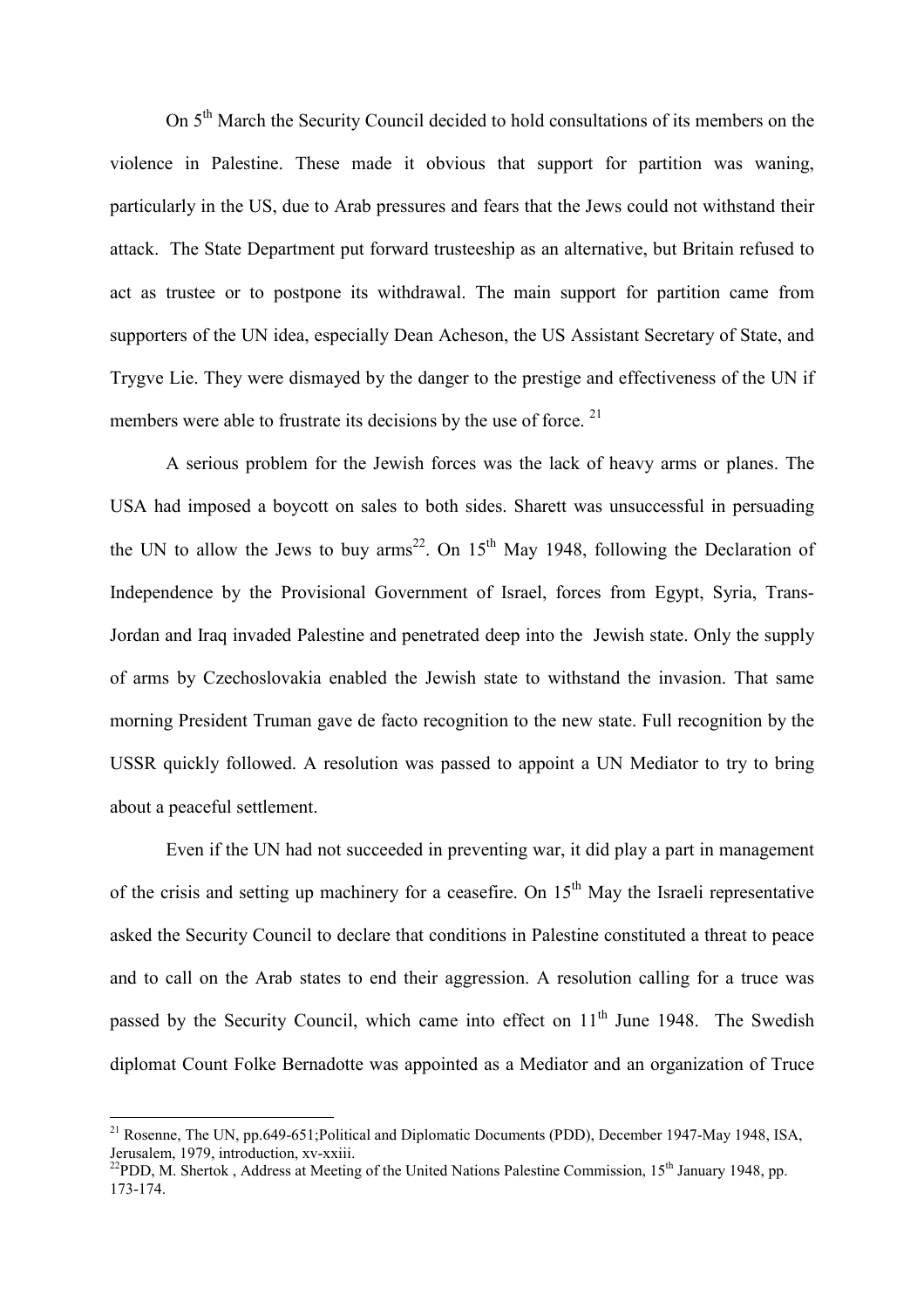Observers set up which exists to this day. In July the Arabs renewed the fighting. After Israel had taken control of areas assigned to the Arab state in Western Galilee and around Jerusalem, the Security Council imposed a second truce. Bernadotte pressed the Israeli government to agree to his plan for a settlement. Nevertheless the limitations of the UN's role as a peacemaker were becoming apparent. Bernadotte and his staff failed to implement some of the provisions of the ceasefire and were believed to favour the Arabs<sup>23</sup>. It was rumoured that he was under British and American influence. He proposed the annexation of the Arab parts of Palestine to Transjordan, considered a British dependency, and the return of the Arab refugees who fled or were forced to leave their homes during the fighting. While Galilee should go to Israel, part of the Negev should be given to the Arab state. Reports spread that he also proposed the separation of Jerusalem from Israel.

Jerusalem had been cut off from the rest of the country during the war and religious and cultural institutions, including churches, were damaged in the fighting. Israel felt that the international community had hardly lifted a finger to help. The war left Jerusalem in effect partitioned between Israel and Transjordan, and Israel was determined not to relinquish control of her part of the city.

In September 1948 Bernadotte was assassinated by members of the Lehi (Stern Gang) terrorist group. Bernadotte was replaced by his assistant, Bunche. Britain and the US attempted to carry out the Bernadotte plan at the UN General Assembly of September 1948. The Israeli delegation demanded adherence to the 1947 partition resolution in order to prevent the detachment of the Negev from Israel. At the same time, in order to justify retaining Israel's conquests beyond the 1947 borders, they claimed that the resolution was no longer relevant to the situation on the ground. Their success was largely due to Israel's military strength (at this time she completed the expulsion of Egyptian forces from most of the Negev). As Sharett

 $2<sup>23</sup>$  Documents on the Foreign Policy of Israel (DFPI), Vol 1, introduction, pp.xiii-xxiv.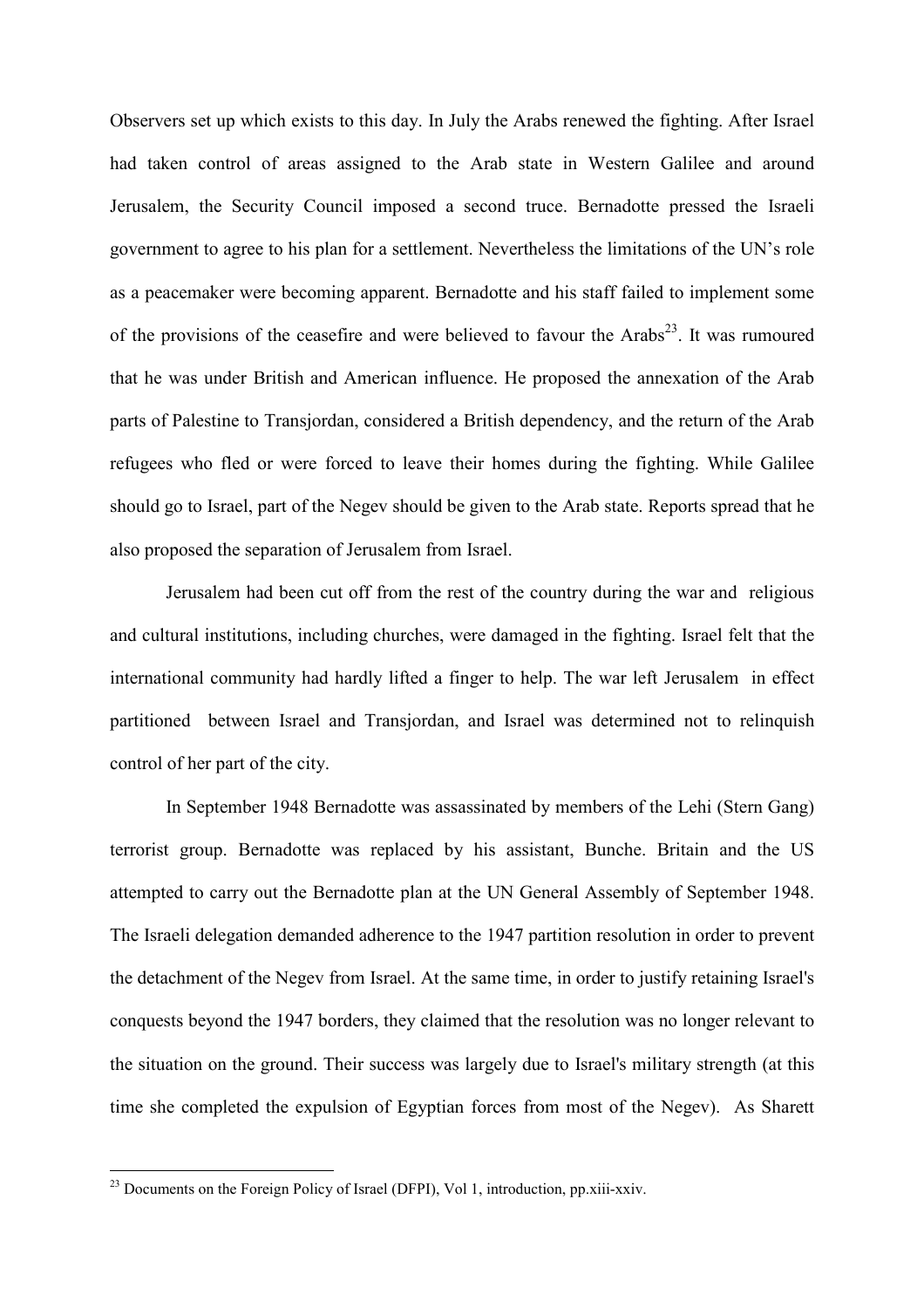explained to the Cabinet at the end of October 1948, there was little enthusiasm at the UN to use military force to expel Israel from positions given to her by the 1947 resolution<sup>24</sup>.

Nevertheless the session ended with a diplomatic defeat. The Israeli leadership opposed the return of the Palestinian refugees after the war. They were reluctant to increase the Arab minority and believed that the refugees would soon be integrated in the Arab states. However resolution 194 was adopted calling on Israel to allow refugees who wanted to return to do so. Israel postponed her response to this demand to future peace negotiations. The resolution also reaffirmed the internationalization of Jerusalem and set up a Conciliation Commission to advance a peace settlement<sup>25</sup>.

The UN played an important part in the negotiation of the armistice agreements which ended the war. Israel had already sought admission to the UN, but the ceasefire left her without recognized borders. Few states outside the Eastern bloc had accorded her full recognition. Bunche was able to exploit her need for international recognition and foreign aid to induce her to make concessions. During the first six months of 1949 Israel signed armistice agreements with Egypt, Transjordan, Lebanon and Syria. While the agreement with Transjordan was achieved in direct negotiations, Bunche, with a combination of bullying, charm and drafting skill, played an important part in the compromises which led to the other agreements<sup>26</sup>. The demarcation lines were worked out in military subcommittees. Decried as long and unworkable, these borders have shown their relevance in recent months.

In January 1949 Sharett discussed Israel's relations with the UN in a speech at a party forum. Israel would not automatically obey every demand of the UN, but she should not lay herself open to the accusation of open defiance of its authority. He emphasized that the UN was not an abstract concept, with a separate existence apart from the member states. Nevertheless international public opinion exists and regards the UN, with all its weaknesses,

 $^{24}$ M. Shertok, Cabinet Minutes,  $26<sup>th</sup>$  October 1948.

 $25$  DFPI, Vol 2, introduction, pp. xi-xiv.

<sup>26</sup> Rosenne, Bunche at Rhodes, pp. 713-719.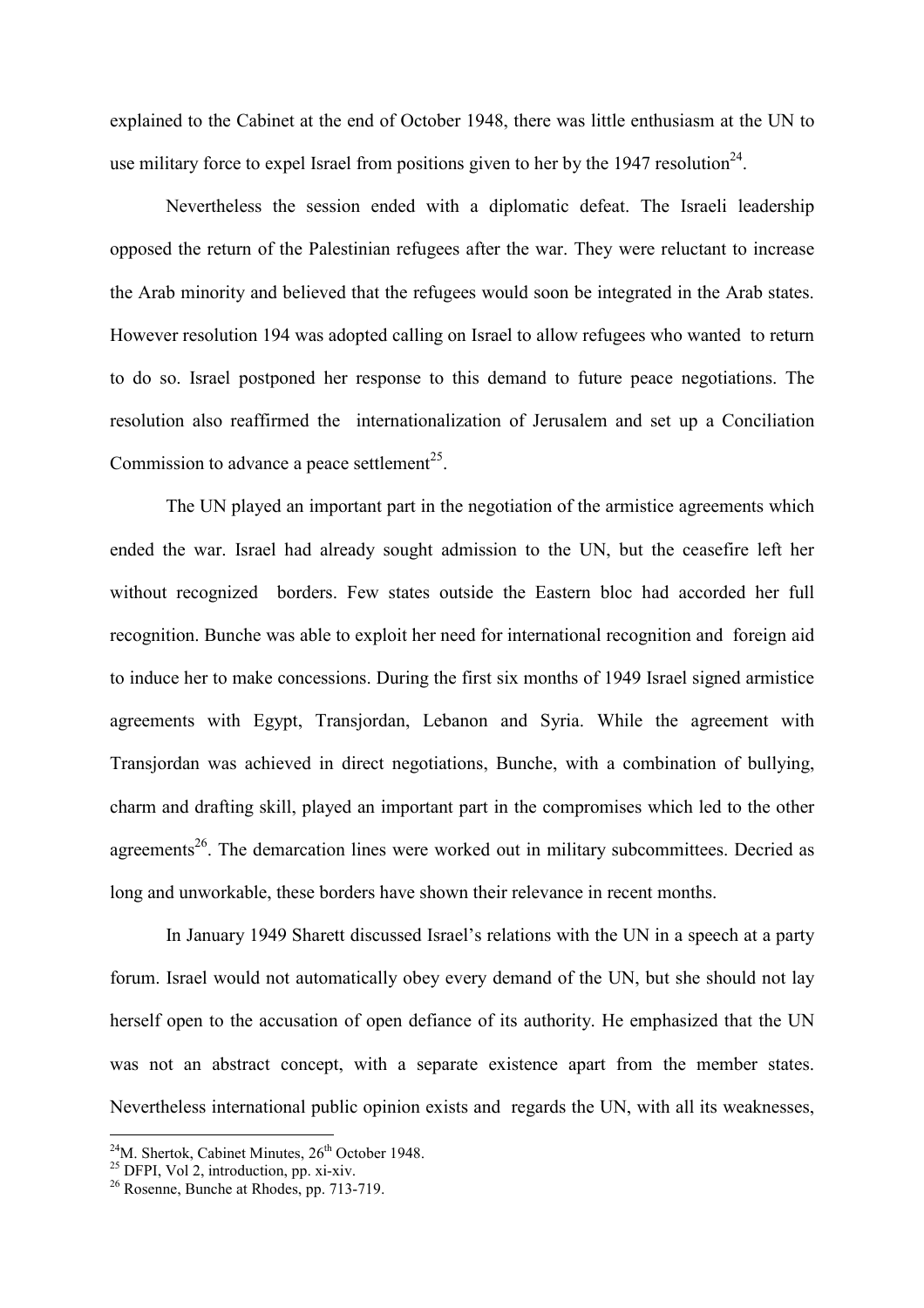as "the last resort which may succeed in preventing the outbreak of a new world catastrophe…" Any state which endangers world peace is seen with great suspicion, and Israel must do her best not to alienate the UN. But if her vital interests are involved, and she is sure that her case is justified, condemnation by the UN may be unavoidable. Even then, Sharett did not see the UN as the determining factor in making Israeli policy<sup>27</sup>.

In May 1949 Israel was admitted to the United Nations. After her first official application for membership was unsuccessful, the application was renewed with the signing of the armistice with Egypt. On  $11<sup>th</sup>$  May 1949 Sharett took his seat as the Israeli delegate at the General Assembly, the fulfillment of a personal and national dream. On his return to Israel Sharett emphasized the responsibilities as well as the benefits of UN membership. Many of those who had supported Israel did so from a desire to right a historic wrong. They would hold Israel to high moral standards and expect her to act as a force for peace and progress and not only to follow her own interests.<sup>28</sup>

In the coming years Cold War tensions and the refusal of the Arab states to make peace with Israel led relations with the UN to sour. The "Middle East dispute" was rarely absent from the agenda. Hopes that the Conciliation Council and the Lausanne Conference would transform the Armistice Agreements into a comprehensive peace settlement did not materialize. The Agreements did not resolve fundamental issues, and contained many compromises and deliberate ambiguities. The UN Mixed Armistice Commissions set up to deal with border incidents were ineffective. Israel believed that they were hostile and that the Security Council took Arab violations of the border lightly. From 1953 on the Soviet Union began to support the Arab states and repeatedly used the veto against Israel in the Security Council. The perception that the UN could not be relied on to defend Israel's security was one of the factors leading to the decline in influence of the Foreign Ministry. In 1956 Sharett

<sup>&</sup>lt;sup>27</sup> M. Shertok, Speech to the Mapai Council,  $12<sup>th</sup>$  January 1949.

<sup>&</sup>lt;sup>28</sup> M. Sharett, Cabinet Minutes, 24th May 1949.